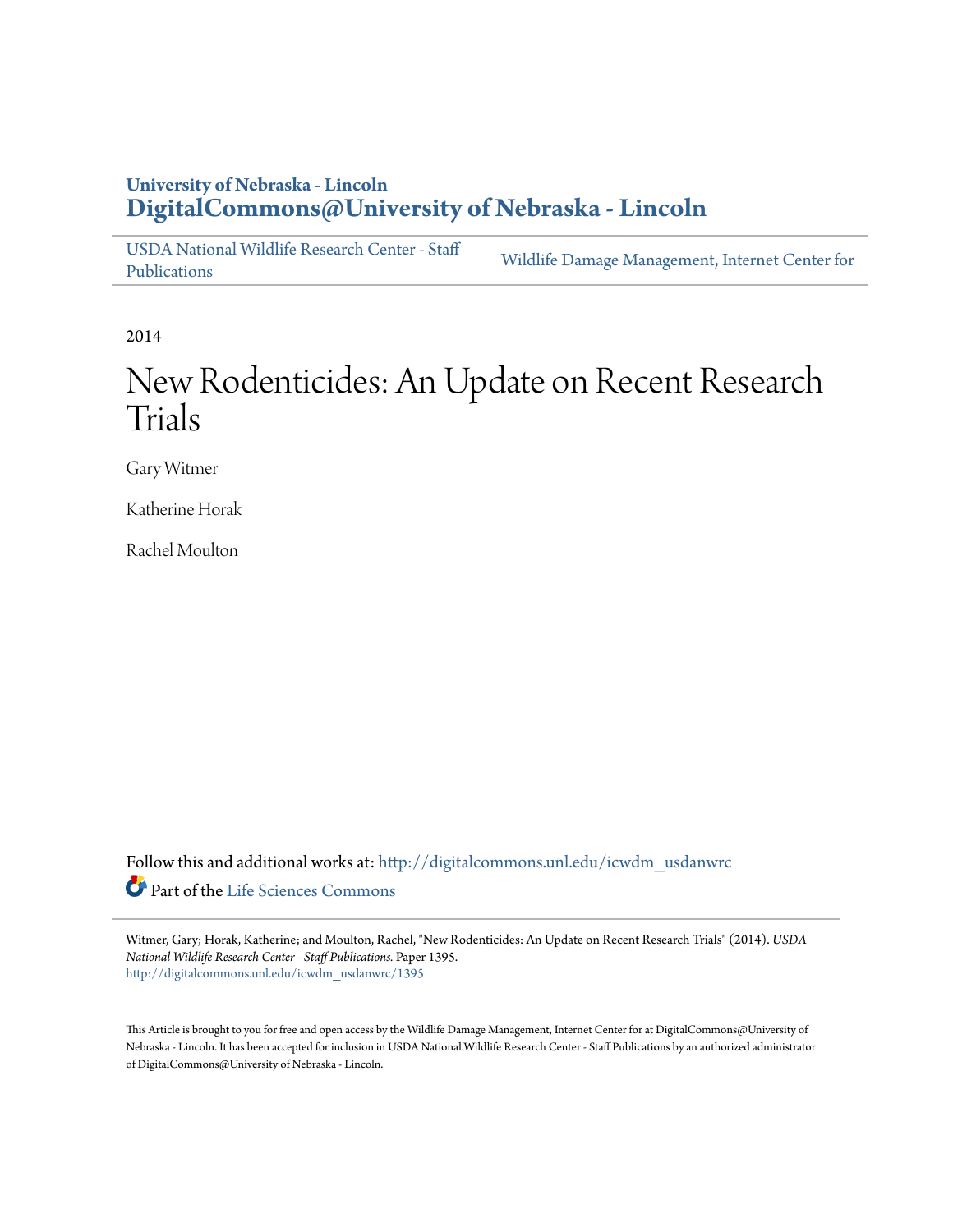# **New Rodenticides: An Update on Recent Research Trials**

#### **Gary Witmer, Katherine Horak and Rachel Moulton**

USDA-APHIS-WS, National Wildlife Research Center, Fort Collins, Colorado

#### **Roger A. Baldwin**

Department of Wildlife, Fish, and Conservation Biology, University of California, Davis, California

**ABSTRACT:** Rodents cause substantial amounts of damage and losses of foodstuffs around the world. While various methods are used to reduce damage and losses to rodents, rodenticides remain the most important tool in the toolbox. However, like all tools, rodenticides have advantages and disadvantages. Several considerations are shaping the future of rodenticide use. These include manufacturing and registration costs, concern about toxicity levels and non-target animal hazards, potential hazards to children, reduced effectiveness of some formulations, and humaneness to the targeted rodents. While there have been very few new developments in rodenticides in the last several decades, new formulations and active ingredients need to be investigated so that these concerns can be addressed. We are conducting studies on some new materials: sodium nitrite, lower concentrations of zinc phosphide, and two-active ingredient formulations (cholecalciferol plus diphacinone). Preliminary results are promising with a number of rodent species. Some materials (sodium nitrite and zinc phosphide) have been encapsulated to avoid low palatability and bait shyness issues. Preliminary cage study results are presented as well as proposed future studies.

**Key Words:** damage, management, pesticide regulation, risk mitigation, rodent, rodenticide

\_\_\_\_\_\_\_\_\_\_\_\_\_\_\_\_\_\_\_\_\_\_\_\_\_\_\_\_\_\_\_\_\_\_\_\_\_\_\_\_\_\_\_\_\_\_\_\_\_\_\_\_\_\_\_\_\_\_\_\_\_\_\_\_\_\_\_\_\_\_\_\_\_\_\_\_\_\_

Proceedings of the 15<sup>th</sup> Wildlife Damage Management Conference. (J. B. Armstrong, G. R. Gallagher, Eds). 2013. Pp. 79-85.

#### **INTRODUCTION**

Comprising over 1,400 species worldwide, rodents are the largest taxonomic group of mammals (Nowak 1999). Rodent use of habitats is extensive and varied. Most rodent species are relatively small, secretive, prolific, adaptable, and have continuously growing incisors which require constant eroding by gnawing. All rodent species have ecological, scientific, social, and/or economic values. They recycle nutrients, aerate soils, distribute seeds and spores, and affect plant succession. Some provide meat and furs for people. Several species are used in large numbers in medical research.

Additionally, they provide an important prey base for many species of predatory animals.

Relatively few (perhaps 5%) rodent species around the world are serious pests. Examples of genera and species of rodents considered to be serious pests around the world were provided by Prakash (1988) and Witmer and Singleton (2010). In the United States (US), native species causing significant damage in various regions include pocket gophers (*Thomomys* spp., *Geomys* spp.), ground squirrels (*Spermophilus* spp.), voles (*Microtus* spp.), deer mice (*Peromyscus* spp.), beaver (*Castor canadensis*), marmots (*Marmota monax*), mountain beaver (*Aplodontia rufa*), and porcupines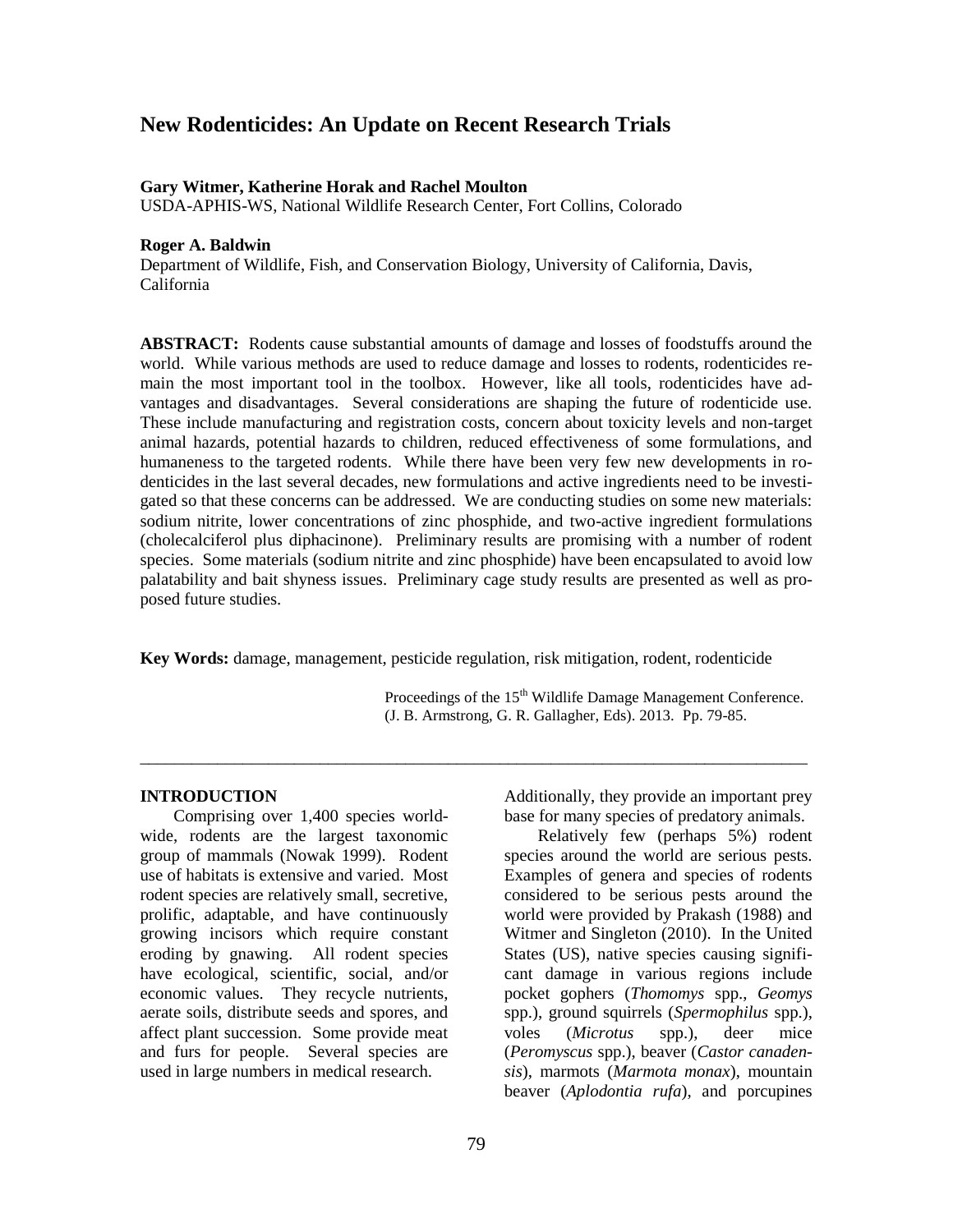(*Erethizon dorsaatum*). Some non-native species are widespread in the US and cause damage as well: commensal rats (*Rattus* spp.), house mice (*Mus musculus*), and nutria (*Myocastor coypus*; Marsh 1988).

Numerous economic and health problems can result from rodent interactions with humans. Damage can occur to agricultural crops (both in the field and to stored foods), forests and orchards, rangelands, property (structures, cables), natural resources (both faunal and floral), and disease hazards may be posed (Marsh 1988, Witmer and Singleton 2010). Singleton et al. (2003) estimated that in Asia alone, the amount of grain eaten by rodents would provide enough food to feed 200 million Asians for a year. When a damage situation occurs, it is very important to determine the species causing the damage, the extent of the damage, and the abioticbiotic-cultural factors involved before rodent population and damage management strategies are implemented (Singleton et al. 1999, Witmer and Singleton 2010).

## **RODENT POPULATION AND DAMAGE MANAGEMENT METHODS**

Worldwide, a wide variety of methods are used to manage rodent populations directly or to reduce the damage caused by rodents. These methods include physical (e.g., traps, barriers), chemical (e.g., toxic baits, fumigants, repellents), biological/cultural (e.g., resistant plants, crop type, sanitation, habitat manipulation), and others (e.g., bounties, compensation; Witmer and Singleton 2010). Other methods are still in the developmental stages (e.g., fertility control; Nash et al. 2007). Each method has advantages and disadvantages and a sitespecific assessment should be made before implementing a rodent damage management program.

Most often, an integrated pest management (IPM) strategy is developed and implemented that uses a variety of methods (Witmer and Singleton 2010). This is important, in part, because a particular method of control (e.g., anticoagulant baits) may become ineffective over time. Other considerations in the resolution of rodent damage situations are rodent population monitoring and the establishment of thresholds for acceptable levels of damage, and for when to implement rodent population control. Some rodent management practitioners suggest less reliance on rodenticides and a more "ecologically-based" approach to rodent damage management (Singleton et al. 1999). Nonetheless, traps and rodenticides remain very important tools in the IPM toolbox for rodent damage management.

### **RODENTICIDE USE AND ISSUES IN THE UNITED STATES**

Rodenticides are widely used in the US for the control of rodent populations in various settings (e.g., agricultural lands, forests, conservation lands, urban-suburban lands; Jacobs 1994). We previously presented numerous aspects of their use in the US (Witmer and Eisemann 2007). Rodenticide use in the US is regulated by the US Environmental Protection Agency (EPA) under the Federal Insecticide, Fungicide and Rodenticide Act (FIFRA; Jacobs 1994). considerable variety of rodenticides are registered for use in the US, and these can be divided into several categories depending on their mode of action and toxicity (Witmer and Eisemann 2007). Generally, these are subdivided into acute rodenticides (e.g., zinc phosphide, cholecalciferol, bromethalin, and fumigants), first generation anticoagulants (e.g., chlorophacinone, diphacinone), and second generation anticoagulants (e.g., brodifacoum, bromadiolone). The characteristics of each of these materials were reviewed by Timm (1994). Many of these are available in one or more formulations: blocks, pellets, on grains or vegetables, powders, liquid formulations, and toxic gasproducing fumigants. Some chemicals used as rodenticides in various parts of the world are either not used in the US (e.g., compound 1080 [monosodium fluoroacetate]) or have very limited use (e.g., strychnine-- below ground uses only). Additionally, these materials may be applied in various ways, depending on the situation and regulations: in burrows, near burrow openings or along runways, broadcast over broad areas by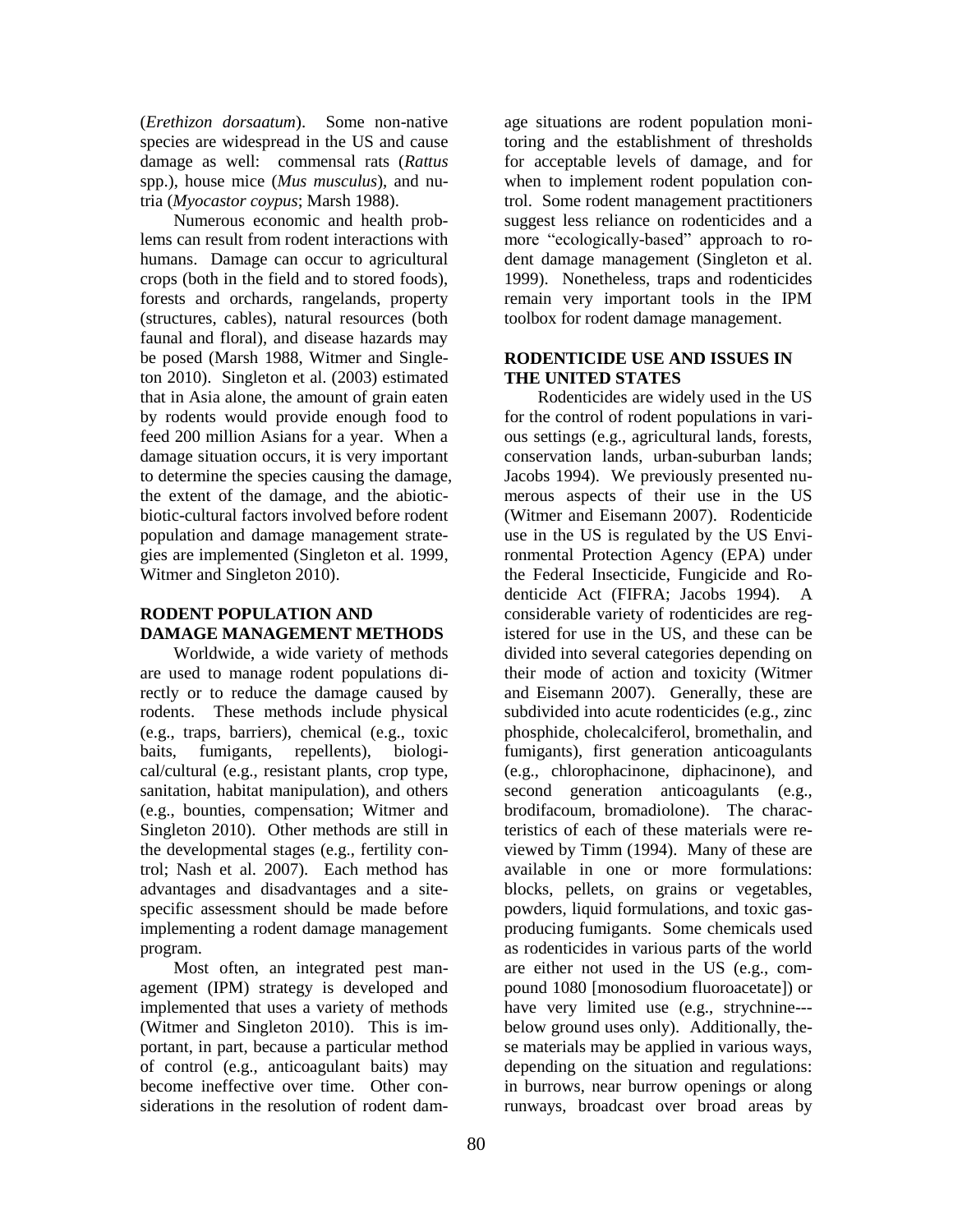hand or mechanical device, or placed in bait stations. More recently, rodenticides are aerially broadcast from helicopters to eradicate invasive rodents from islands (Witmer et al. 2007). Some rodenticides are available to the general consumer for use in and around homes and other buildings and some limited field applications, while others are restricted use materials available only to trained and certified pesticide applicators. Rodenticides are a multi-million dollar a year industry in the US; nonetheless, these materials are considered minor-use compared to other pesticides such as insecticides and herbicides (Fagerstone 2002). It is also important to remember that while rodenticides are very labor and cost effective, they do not provide a permanent solution to rodent problems. Where abundant food and cover is available to rodents, long-term use of rodenticides is required to keep populations in check. Hence, efforts should be made to reduce the area's carrying capacity for rodents. Long-term use may lead to some negative outcomes: rodenticide resistance in the rodent population and residue accumulation of certain rodenticides (e.g., second generation anticoagulants) leading to hazards to predators and scavengers.

What are some of the issues surfacing regarding the use of rodenticides that make it important for identification and testing of new potential rodenticide formulations and active ingredients? Some of the issues include:

Manufacturers are removing some products from the commercial market for a variety of reasons

The US EPA rodenticide hazards mitigation measures have been implemented and resulted in fewer products available and many restrictions on uses

- Some current rodenticide formulations have become much less effective
- Non-target losses and concerns have increased

Humaneness concerns have in- $\bullet$ creased

A number of recent papers have shown that rodenticides can have impacts on nontarget animals in some situations. These include both secondary hazards to predatory and scavenging birds and mammals (Ebbert and Burek-Huntington 2010, Ruder et al. 2011, Thomas et al. 2011, Gabriel et al. 2012) as well as primary hazards to foraging birds (Ebbert and Burek-Huntington 2010, Ruder et al. 2011). Most of these impacts are attributable to anticoagulant poisoning, but in some cases there been have non-target losses due to direct consumption of zinc phosphide rodenticides (e.g., Poppenga et al. 2005). Finally, articles are being published that express concern about the humaneness of methods used for rodent control (e.g., Mason and Littin 2003).

The rodenticides used in the US have undergone a review by the EPA before renewing registrations (Silberhorn et al. 2000). A number of concerns about the safety of rodenticides have been raised, and the review resulted in many changes in what is available and how these products can be used (Jacobs 2002). Recently, the EPA recommended several mitigation measures to reduce the potential hazards of a group of nine rodenticides (brodifacoum, bromadiolone, difethiolone, chlorophacinone, diphacinone, warfarin, bromethalin, zinc phosphide and cholecalciferol) to children, pets, and wildlife (EPA 2007). These measures may have a variety of effects on the production and availability of rodenticides in the US (Schmit 2007, Kaukeinen and Colvin 2008, Hornbaker and Baldwin 2010). Sizable costs are associated with the registration or re-registration of a rodenticide product in the US, and the market and investors can be volatile (Fagerstone et al. 1990, Jacobs 1992). There is somewhat of a trend towards fewer registrations and declining use of rodenticides in the US (Fagerstone et al. 1990, Jacobs 1992).

#### **CHARACTERISTICS OF AN "IDEAL' RODENTICIDE**

Assuming new, effective and acceptable rodenticides need to be developed, what are the characteristics that should be looked for in new products? Researchers in Australia (O'Brien 1986, Cowled et al. 2008)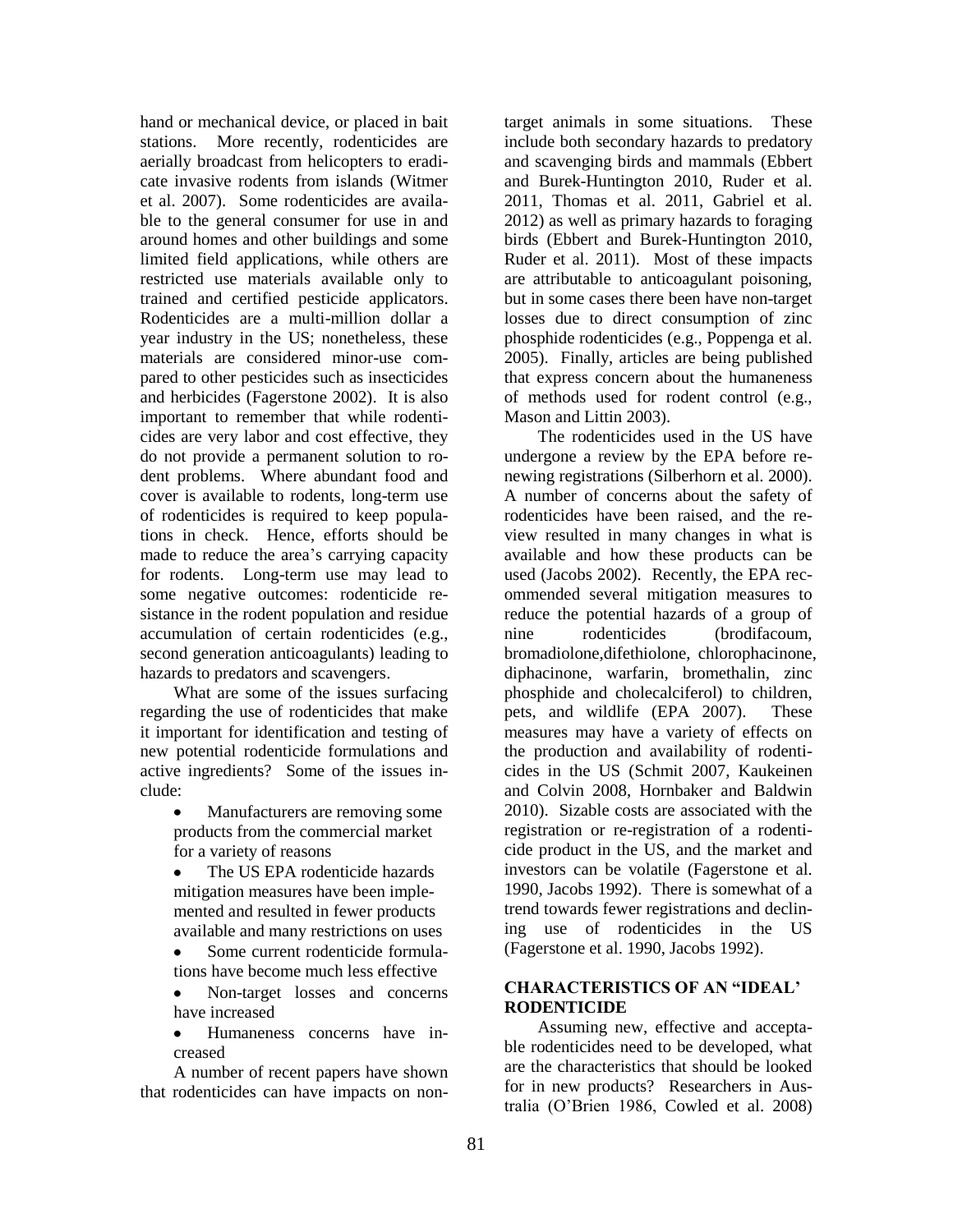have discussed these ideal characteristics as have others. We compiled a list of desirable characteristics from various sources:

- High toxicity
- Species specificity  $\bullet$
- Palatable  $\bullet$
- Low human hazard
- No resistance  $\bullet$
- Fast-acting  $\bullet$
- Painless/humane
- Non-bio-cumulative
- $\bullet$ Stable in baits
- $\bullet$ Antidote available
- Registerable
- Economical

While it may be difficult to achieve all these characteristics in a single rodenticide product, progress can be made towards a more "ideal" rodenticide. Numerous researchers are investigating potential new rodenticides both in terms of active ingredients and new formulations of existing active ingredients (e.g., Eason 1992, Eason et al. 2010). This is the basis for our research trials summarized below.

#### **RECENT RODENTICIDE TRIALS**

Two active ingredients. There has been a growing interest in incorporating two active ingredients into rodenticide baits. There are none currently registered in the US. This approach would involve combining an acute toxicant with an anticoagulant. Connovation, Ltd., New Zealand, has been experimenting with a cholecalciferol plus coumatetralyl bait and more recently with a cholecalciferol plus diphacinone bait. Bell Labs, Wisconsin, has been experimenting with a cholecalciferol plus brodifacoum bait. Some of the advantages of a two active ingredient rodenticide are increased efficacy and reduced concentrations of active ingredients over those currently being used in single active ingredient rodenticides. It has also been suggested that the acute toxicant, because of its rapid "knock down" time, might result in sickened animals retreating to burrows or other refugia before the anticoagulant takes effect and causes their

death. This could potentially reduce the risk of predators and scavengers having access to poisoned carcasses.

We tested the efficacy of a cholecalciferol plus diphacinone bait (C+D bait) with California voles (*M. californicus*). These voles cause much damage to artichoke plants, and the traditional baits (chlorophacinone-coated bracts or zinc phosphide-coated bracts) were no longer very effective in reducing vole populations. Our cage trials found both C+D pellets and C+D-coated bracts were very efficacious (70-100% mortality in the various trials) with California voles. A field efficacy trial in California was completed recently, but the data (which is still being evaluated) suggests a lower efficacy level. The field trial will probably be repeated because rodent numbers were rather low at the time of the first trial.

Sodium nitrite. This new active ingredient is being studied as a potential new toxicant for feral pigs in Australia (Cowled et al. 2008, Lapidge et al. 2009) and in the US (Campbell et al. 2011). Much is known about sodium nitrite because it is used as a meat preservative and for various industrial uses. It can be toxic, however, if enough is consumed in a short period of time. This results from the alteration of hemoglobin into methemoglobin which cannot transport oxygen. Enzymes reverse the effect over time so that if the animal does not die, it soon resumes normal activities. Some of the advantages of sodium nitrite are that it is inexpensive, acts quickly, results in very low risk of secondary hazard because it is quickly metabolized, and it has an antidote (methylene blue).

We determined that the  $LD_{50}$  for 6 species of wild-caught rodents averaged 246 mg/kg which is similar to the  $LD_{50}$  for feral pigs. We also conducted preliminary food bait and liquid bait trials. The results of those trials showed that rodents can eat (up to 60% mortality) or drink (up to 50% mortality) enough sodium nitrite in a short enough period of time to consume a lethal dose. Additional research will be needed to identify a highly palatable food bait and an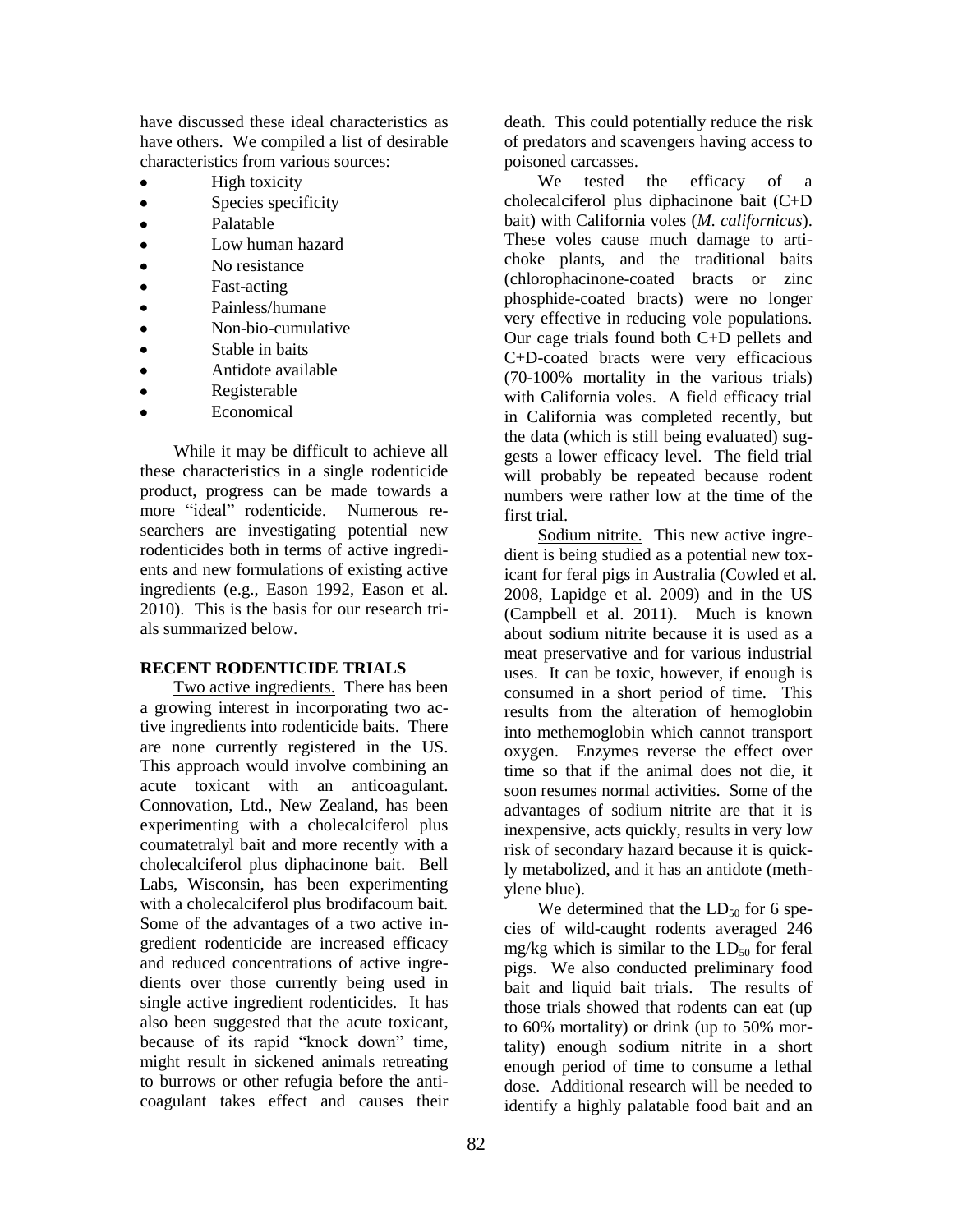appropriate sodium nitrite concentration that results in high mortality levels in rodents.

More effective rodenticides for house mice. Invasive house mice have been problematic to control well or to eradicate from islands with current rodenticides in many situations. Our earlier trials found only 5 of 12 commercial rodenticide products to be effective against house mice (Witmer 2007). We investigated seven new rodenticide formulations to identify more effective alternative rodenticides (different formulation and/or different active ingredients). Five of the 7 new formulations of rodenticides or new active ingredients were found to be efficacious ( $\geq$  70% mortality) and warrant further investigation as potential control methods for invasive house mice. Additionally, a two active ingredient rodenticide (cholecalciferol plus brodifacoum), which is not currently registered in the US, showed promise as a new house mice control tool (100% mortality). These may have some advantages over currently-registered invasive house mice rodenticides. Field trials with these formulations are recommended as a next step in the research and pesticide registration process.

Improvement of existing zinc phosphide and anticoagulant rodenticides. Zinc phosphide rodenticides are widely used around the world. It most cases they have been highly effective in controlling rodent populations. However, in some situations, like the California vole situation described above, they are no longer considered efficacious. This could be for a number of reasons (e.g., bait shyness, low palatability), but the ultimate cause is not known. To make it an effective rodenticide again, we have been conducting trials to 1) determine the effectiveness of reduced concentrations of zinc phosphide in rodenticides, and 2) determine if encapsulated zinc phosphide would be more acceptable/palatable to rodents. In trials with wild-caught voles, we found that zinc phosphide concentrations as low as 0.5% were still highly efficacious (80% mortality). The concentration in existing commercial products is 2%. We also found that the voles consumed more encapsulated zinc phosphide-coated oats at a 0.5% concentration than at concentrations of 1% and 2%.

We have also conducted preliminary trials to determine if an enzyme inhibitor could reduce the rate of metabolism of the anticoagulant rodenticides chlorophacinone and diphacinone in voles. These inhibitors are found in some fruit juices which is why people taking blood thinners (i.e., anticoagulants) are told not to consume grapefruit during treatment. Using wild-caught voles, we found that pomegranate juice was a good inhibitor of anticoagulant metabolism. The level of enzyme inhibition was concentration dependent. Additionally, it was more effective in this role than was grapefruit juice.

#### **CONCLUSIONS**

We can assume that rodents will continue to pose challenges to land and resource managers, commodity producers, and homeowners. While many tools and methods are available to reduce rodent populations and associated damage, we need to continue to identify effective, safe rodenticides especially for situations where existing products are not considered effective. It is probably safe to assume that much of the public will continue to be leery of toxicant use, and concerns about non-target hazards and humaneness will increase. Hence, products need to not only be effective, but must also address these other concerns. Continued technology development and transfer are essential to improve the effectiveness and safety of rodenticides. We have summarized our recent research studies which we believe are a step in that direction.

#### **LITERATURE CITED**

- CAMPBELL, T. A., D. B. LONG, and G. MASSEI. 2011. Efficacy of the Boar-Operated-System to deliver baits to feral swine. Preventive Veterinary Medicine 98:243-249.
- COWLED, B., P. ELSWORTH, and S. LAPIDGE. 2008. Additional toxins for feral pig (*Sus scrofa*) control: identifying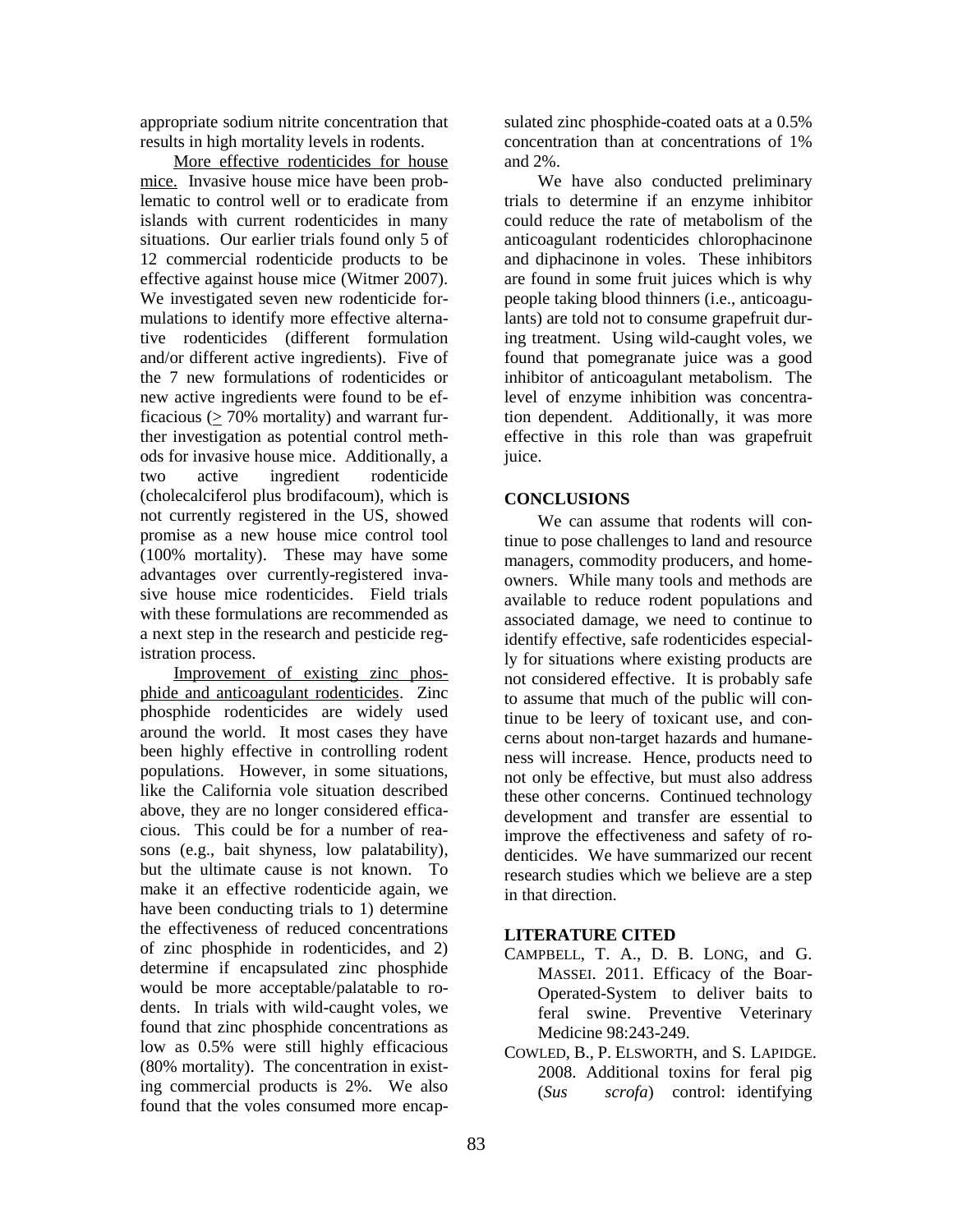and testing Achilles' heels. Wildlife Research 35:651- 662.

- EASON, C. T. 1992. The evaluation of alternative toxins to sodium monofluoroacetate (1080) for possum control. Proc. Vertebr. Pes. Conf. 15:348-350.
- EASON, C. T., R. HENDERSON, S. HIX, D. MACMORRAN, A. MILLER, E. MURPHY, J. ROSS, and S. OGILVIE. 2010. Alternatives to brodifacoum and 1080 for possum and rodent control- how and why? New Zealand J. of Zool. 37:175- 183.
- EBBERT, S., and K. BUREK-HUNTINGTON. 2010. An ticoagulant residual concentration and poisoning in birds following a large-scale aerial broadcast of 22-ppm brodifacoum bait for rat eradication on Rat Island, Alaska. Proc. Vertebr. Pest Conf. 24:153-160.
- ENVIRONMENTAL PROTECTION AGENCY (EPA). 2007. Proposed risk mitigation decision for nine rodenticides. US EPA, Washington, DC. 15 pp.
- FAGERSTONE, K. A., R. BULLARD, and C. RAMEY. 1990. Politics and economics of maintaining pesticide registrations. Proc. Vertebr. Pest Conf. 14:8-11.
- FAGERSTONE, K. A. 2002. Professional use of pesticides in wildlife management-- An overview of professional wildlife damage management. Proc. Vertebr. Pest Conf. 20:253-260.
- GABRIEL, M. W., L. W. WOODS, R. POPPENGA, R. A. SWEITZER, C. THOMPSON, S. M. MATTHEWS, J. M. HIGLEY, S. M. KELLER, K. PURCELL, R. H. BARRETT, G. M. WENGERT, B. N. SACKS, and D. L. CLIFFORD. 2012. Anticoagulant rodenticides on our public and community lands: spatial distribution of exposure and poisoning of a rare forest carnivore. Plos ONE 7(7):e40163.
- HORNBAKER, V. L., and R. A. BALDWIN. 2010. Impact of vertebrate IPM practices from EPA's risk mitigation decision. Proc. Vertebr. Pest Conf. 24:191-194.
- JACOBS. W. W. 1992. Vertebrate pesticides no longer registered and factors contribution to loss of registration. Proc. Vertebr. Pest Conf. 15:142-148.
- JACOBS, W. W. 1994. Pesticides federally registered for control of terrestrial vertebrate pests. Pp. G-1 – G-22 *in*: S. Hygnstrom, R. Timm, and G. Larson (eds.), Prevention and Control of Wildlife Damage. University of Nebraska Cooperative Extension Service, Lincoln, NE.
- JACOBS. W. W. 2002. Current issues with vertebrate pesticides from a regulator's perspective. Proc. Vertebr. Pest Conf. 20:261-266.
- KAUKEINEN, D. E., and B. A. COLVIN. 2008. Concerns regarding proposed restrictions in the use of secondgeneration anticoagulant rodenticides for commensal rodent control. Proc. Vertebr. Pest Conf. 23:154-162.
- LAPIDGE, S., J. WISHART, M. SMITH, and L. STAPLES. 2009. Is America ready for a humane feral pig toxicant? Proc. of the Wildlife Damage Management Conference 13:49-59.
- MARSH, R. 1988. Rodent problems on the North American continent. Pp. 1-11 *in*: I. Prakash (ed.), Rodent Pest Management, CRC Press Inc., Boca Raton,  $FI.$
- MASON, G., and K. E. LITTIN. 2003. The humaneness of rodent pest control. Animal Welfare 12:1-37.
- NASH, P., C. FURCOLOW, K. BYNUM, C. YODER, L. MILLER, and J. JOHNSTON. 2007. 20, 25- diazacholesterol as an oral contraceptive for the blacktailed prairie dog population management. Human-Wildlife Conflicts 1:60-67.
- NOWAK, R. M. 1999. Mammals of the World. The John Hopkins University Press, Baltimore, MD. 1936 pp.
- O'BRIEN, P. H. 1986. An approach to the design of target-specific vertebrate pest control systems. Proc. Vertebr. Pest Conf. 12:247-252.
- POPPENGA, R. H., A. F. ZIEGLER, P. L. HABECKER, D. L. SINGLETARY, M. K.